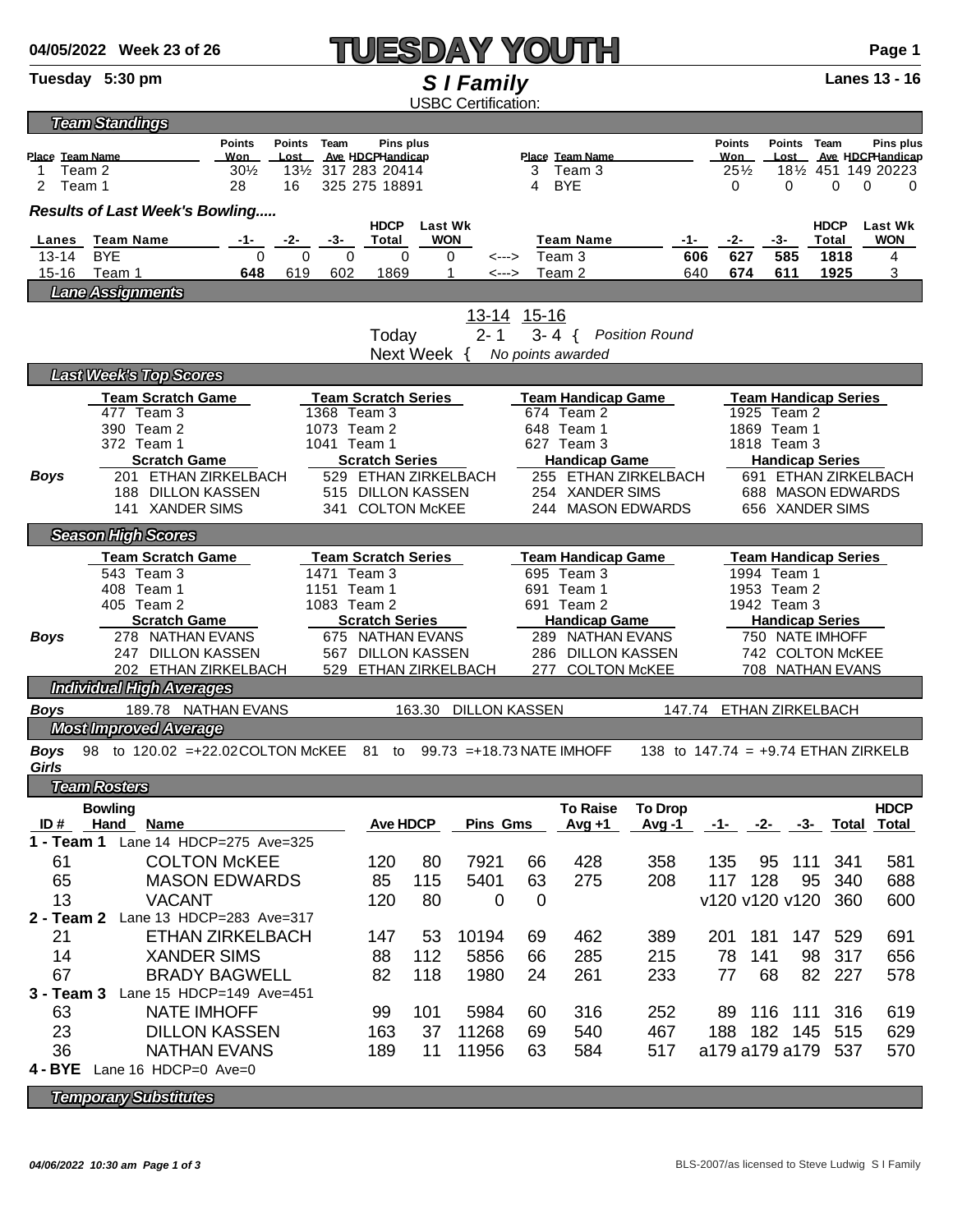# **04/05/2022 Week 23 of 26 TUESDAY YOUTH Page 2**

### **Tuesday 5:30 pm** *S I Family* **Lanes 13 - 16**

| Name                       | <b>Ave HDCP</b> |     | <b>Pins Gms</b> |          | High<br>High<br>Game<br><b>Sers</b> |          | <b>HDCP</b><br>Game | <b>HDCP</b><br>Sers | -1- | -2- | -3- | Total    | <b>HDCP</b><br>Total |
|----------------------------|-----------------|-----|-----------------|----------|-------------------------------------|----------|---------------------|---------------------|-----|-----|-----|----------|----------------------|
| <b>HAYDEN ALVIS</b>        | 0               | 0   | 0               | 0        | 0                                   | 0        |                     |                     |     |     |     | 0        | 0                    |
| <b>ADRIANA BIRD</b>        | 0               | 0   | 0               | 0        | 0                                   | 0        |                     |                     |     |     |     | 0        | 0                    |
| <b>EMILY BUCKLES</b>       | 47              | 153 | 430             | 9        | 0                                   | 0        |                     |                     |     |     |     | 0        | 0                    |
|                            |                 |     |                 |          |                                     |          |                     |                     |     |     |     |          |                      |
| <b>LUKE BUCKLES</b>        | 50              | 150 | 1376            | 27       | 0                                   | 0        |                     |                     |     |     |     | 0        | 0                    |
| <b>ETHAN BULLOCK</b>       | 0               | 0   | 0               | 0        | 0                                   | 0        |                     |                     |     |     |     | 0        | 0                    |
| <b>MASON BULLOCK</b>       | 0               | 0   | 0               | 0        | 0                                   | 0        |                     |                     |     |     |     | 0        | 0                    |
| MARIANA CANON MANZANO      | 0               | 0   | 0               | 0        | 0                                   | 0        |                     |                     |     |     |     | 0        | 0                    |
| <b>COLIN CLARK</b>         | $\Omega$        | 0   | 0               | 0        | 0                                   | 0        |                     |                     |     |     |     | 0        | 0                    |
| <b>LEVI DEARMOND</b>       | 0               | 0   | 0               | 0        | 0                                   | 0        |                     |                     |     |     |     | 0        | 0                    |
| <b>LEVI DEARMOND</b>       | 0               | 0   | 0               | 0        | 0                                   | 0        |                     |                     |     |     |     | 0        | 0                    |
| <b>LILLY ELAINE</b>        | $\Omega$        | 0   | 0               | 0        | 0                                   | 0        |                     |                     |     |     |     | 0        | 0                    |
| ALEXZANDRA ELLETT          | 0               | 0   | 0               | 0        | 0                                   | 0        |                     |                     |     |     |     | 0        | 0                    |
| <b>EVAN FLATH</b>          | 0               | 0   | 0               | 0        | 0                                   | 0        |                     |                     |     |     |     | 0        | 0                    |
| NICHOLAS FLEDSCH           | $\Omega$        | 0   | 0               | 0        | 0                                   | 0        |                     |                     |     |     |     | 0        | 0                    |
|                            |                 |     |                 |          |                                     |          |                     |                     |     |     |     |          |                      |
| NICHOLAS FLEDSCHER         | 0               | 0   | 0               | 0        | 0                                   | 0        |                     |                     |     |     |     | 0        | 0                    |
| <b>MASON FLOWERS</b>       | 0               | 0   | 0               | 0        | 0                                   | 0        |                     |                     |     |     |     | 0        | 0                    |
| NATHAN GLANS               | $\Omega$        | 0   | 0               | 0        | 0                                   | 0        |                     |                     |     |     |     | 0        | 0                    |
| <b>SEBASTIAN GOFF</b>      | 0               | 0   | 0               | 0        | 0                                   | 0        |                     |                     |     |     |     | 0        | 0                    |
| <b>ZAK GREEN</b>           | 0               | 0   | 0               | 0        | 0                                   | 0        |                     |                     |     |     |     | 0        | 0                    |
| <b>BENTLEY HASTINGS</b>    | 0               | 0   | 0               | 0        | 0                                   | 0        |                     |                     |     |     |     | 0        | 0                    |
| <b>JONNY HOLLAND</b>       | 0               | 0   | 0               | 0        | 0                                   | 0        |                     |                     |     |     |     | 0        | 0                    |
| <b>SERENITY KIRK</b>       | 0               | 0   | 0               | 0        | 0                                   | 0        |                     |                     |     |     |     | 0        | 0                    |
| <b>BROOKE KOCHEL</b>       | 167             | 33  | 5517            | 33       | 0                                   | 0        |                     |                     |     |     |     | 0        | 0                    |
| <b>DAVID LUTCHKA</b>       | 0               | 0   | 0               | 0        | 0                                   | 0        |                     |                     |     |     |     | 0        | 0                    |
| <b>TRAVIS MA</b>           |                 |     |                 |          |                                     |          |                     |                     |     |     |     |          |                      |
|                            | 0               | 0   | 0               | 0        | 0                                   | 0        |                     |                     |     |     |     | 0        | 0                    |
| <b>JULLIAN MARDIROSIAN</b> | 0               | 0   | 0               | 0        | 0                                   | 0        |                     |                     |     |     |     | 0        | 0                    |
| SOPHIA MCCAMISH            | $\Omega$        | 0   | 0               | 0        | 0                                   | 0        |                     |                     |     |     |     | 0        | 0                    |
| <b>LOCKLYN MCVEY</b>       | 0               | 0   | 0               | 0        | 0                                   | 0        |                     |                     |     |     |     | 0        | 0                    |
| <b>LILLY MERCER</b>        | 0               | 0   | 0               | 0        | 0                                   | 0        |                     |                     |     |     |     | 0        | 0                    |
| <b>ZAC MERCER</b>          | 0               | 0   | 0               | 0        | 0                                   | 0        |                     |                     |     |     |     | 0        | 0                    |
| <b>ZOE MERCER</b>          | 0               | 0   | 0               | 0        | 0                                   | 0        |                     |                     |     |     |     | 0        | 0                    |
| <b>JOSIAH MULHOLLAND</b>   | 0               | 0   | 0               | 0        | 0                                   | 0        |                     |                     |     |     |     | 0        | 0                    |
| <b>ANTOINE PEETERS</b>     | 0               | 0   | 0               | 0        | 0                                   | 0        |                     |                     |     |     |     | 0        | 0                    |
| <b>NOAH PERKINS</b>        | 0               | 0   | 0               | 0        | 0                                   | 0        |                     |                     |     |     |     | 0        | 0                    |
| <b>CAMI PYLE</b>           | 0               | 0   | 0               | 0        | 0                                   | 0        |                     |                     |     |     |     | 0        | 0                    |
| <b>DEACON PYLE</b>         | 0               | 0   | 0               | 0        | 0                                   | 0        |                     |                     |     |     |     | 0        | 0                    |
| <b>CHRISTIAN REESE</b>     | 0               | 0   | 0               | 0        | 0                                   | 0        |                     |                     |     |     |     | 0        | 0                    |
|                            |                 |     |                 |          |                                     |          |                     |                     |     |     |     |          |                      |
| <b>SUMMER ROBINSON</b>     | 0               | 0   | 0               | 0        | 0                                   | 0        |                     |                     |     |     |     | 0        | 0                    |
| <b>KAITLIN RUSSELL</b>     | 0               | 0   | 0               | 0        | 0                                   | 0        |                     |                     |     |     |     | 0        | 0                    |
| <b>COLE SIMS</b>           | 0               | 0   | 0               | 0        | 0                                   | 0        |                     |                     |     |     |     | 0        | 0                    |
| <b>AVERIE SUMMERLIN</b>    | 0               | 0   | 0               | 0        | 0                                   | 0        |                     |                     |     |     |     | 0        | 0                    |
| <b>CODY TATE</b>           | $\Omega$        | 0   | $\Omega$        | $\Omega$ | 0                                   | $\Omega$ |                     |                     |     |     |     | $\Omega$ | $\Omega$             |
| <b>JAMES TATE</b>          | 0               | 0   | 0               | 0        | 0                                   | 0        |                     |                     |     |     |     | 0        | 0                    |
| <b>SKYE TRUONG</b>         | 0               | 0   | 0               | 0        | $\Omega$                            | 0        |                     |                     |     |     |     | 0        | 0                    |
| <b>ALEX VANHORN</b>        | 0               | 0   | 0               | 0        | 0                                   | 0        |                     |                     |     |     |     | 0        | 0                    |
| <b>RIGBY WHARTON</b>       | 0               | 0   | 0               | 0        | 0                                   | 0        |                     |                     |     |     |     | 0        | 0                    |
| <b>WILL WHITFIELD</b>      | 0               | 0   | 0               | 0        | 0                                   | 0        |                     |                     |     |     |     | 0        | 0                    |
|                            | 0               | 0   | 0               | 0        | 0                                   |          |                     |                     |     |     |     | 0        | 0                    |
| <b>AMIR WILLIAMS</b>       |                 |     |                 |          |                                     | 0        |                     |                     |     |     |     |          |                      |
| DAVID YOUNG T              | 0               | 0   | 0               | 0        | 0                                   | 0        |                     |                     |     |     |     | 0        | 0                    |
| <b>LIA YOUNG</b>           | 0               | 0   | $\Omega$        | $\Omega$ | 0                                   | 0        |                     |                     |     |     |     | 0        | 0                    |